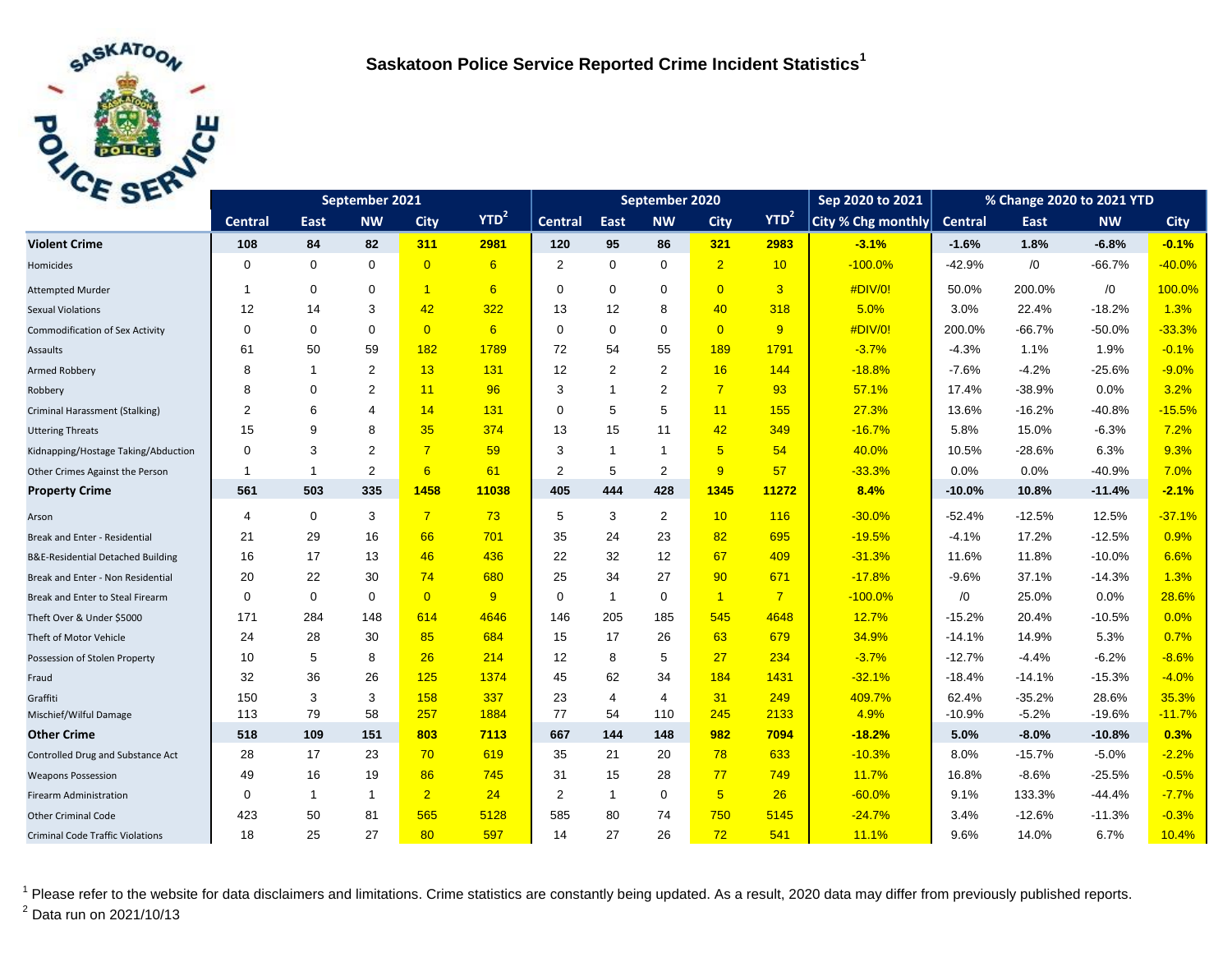| <b>Saskatoon Police Service Enforcement and Workload</b> |  |
|----------------------------------------------------------|--|
|                                                          |  |

| <b>Enforcement</b>                      | $Sep-21$    | <b>Sep-20</b> | <b>YTD</b><br>2021 | <b>YTD</b><br>2020 | <b>YTD %Chg</b> | <b>Workload</b>       | Sep-21 Sep-20 |        | <b>YTD 2021</b> | <b>YTD</b><br>2020 | YTD %Chg |
|-----------------------------------------|-------------|---------------|--------------------|--------------------|-----------------|-----------------------|---------------|--------|-----------------|--------------------|----------|
| <b>Traffic Tickets (Charges)</b>        |             |               |                    |                    |                 | <b>Communications</b> |               |        |                 |                    |          |
| <b>Total Tickets Issued</b>             | 1,974       | 2,447         | 21,421             | 15,756             |                 | 36.0% Total Calls     | 11,173        | 10,644 | 93,357          | 90,637             | 3.0%     |
| Provincial Traffic Safety Act           | 493         | 810           | 7,346              | 6,182              | 18.8%           | Dispatched            | 7,310         | 6,744  | 59,670          | 60,501             | $-1.4%$  |
| Provincial Vehicle Equipment Regu       | 52          | 173           | 1,451              | 1,174              | 23.6%           | Not Dispatched        | 3,863         | 3,900  | 33,687          | 30,136             | 11.8%    |
| <b>Other Provincial</b>                 | 96          | 26            | 453                | 151                |                 | 200.0% Telephone      | 6,158         | 6,189  | 52,157          | 51,528             | 1.2%     |
| <b>Other Municipal Traffic Bylaws</b>   | 9           | 27            | 281                | 207                |                 | 35.7% 911 Complaints  | 4,319         | 3,709  | 34,840          | 32,822             | 6.1%     |
| <b>Provincial Speeding</b>              | 711         | 913           | 7,079              | 5,339              |                 | 32.6% On View         | 485           | 513    | 4,372           | 4,005              | 9.2%     |
| <b>Municipal Bylaw Speeding</b>         | $\mathbf 0$ | 6             | 262                | 60                 | 336.7% Alarm    |                       | 211           | 233    | 1,975           | 2,267              | $-12.9%$ |
| CTSS/SPS                                | 600         | 480           | 4,452              | 2,575              | 72.9% Radio     |                       | 0             | 0      | 13              | 15                 | $-13.3%$ |
| <b>Cannabis Tickets</b>                 | 13          | 12            | 97                 | 68                 | 42.6%           |                       |               |        |                 |                    |          |
| Possess, consume, distribute            |             |               |                    |                    |                 |                       |               |        |                 |                    |          |
| cannabis in vehicle                     | 4           | 6             | 30                 | 30 <sup>°</sup>    | 0.0%            |                       |               |        |                 |                    |          |
|                                         |             |               |                    |                    |                 |                       |               |        |                 |                    |          |
| <b>Collisions</b>                       | 344         | 272           | 2,784              | 2,643              | 5.3%            |                       |               |        |                 |                    |          |
| <b>Property Damage</b>                  | 291         | 223           | 2,439              | 2,331              | 4.6%            |                       |               |        |                 |                    |          |
| Personal Injury                         | 50          | 49            | 338                | 309                | 9.4%            |                       |               |        |                 |                    |          |
| Fatality                                |             | 0             | 5                  | 3                  | 66.7%           |                       |               |        |                 |                    |          |
| Non Hit & Run                           | 196         | 140           | 1,627              | 1,480              | 9.9%            |                       |               |        |                 |                    |          |
| Hit & Run                               | 146         | 132           | 1,155              | 1,163              | $-0.7%$         |                       |               |        |                 |                    |          |
| <b>Pedestrian Collisions</b>            | 11          | 14            | 47                 | 58                 | $-19.0%$        |                       |               |        |                 |                    |          |
| <b>Number Vehicles</b>                  | 681         | 519           | 5,340              | 5,003              | 6.7%            |                       |               |        |                 |                    |          |
| Number Injured                          | 64          | 55            | 414                | 363                | 14.0%           |                       |               |        |                 |                    |          |
| <b>Number of Fatalities</b>             |             | 0             | 4                  | $\overline{2}$     | 100.0%          |                       |               |        |                 |                    |          |
|                                         |             |               |                    |                    |                 |                       |               |        |                 |                    |          |
| <b>Criminal Code Traffic Violations</b> | 80          | 72            | 597                | 541                | 10.4%           |                       |               |        |                 |                    |          |
| Dangerous Operation of<br>Motor Vehicle | 31          |               |                    |                    |                 |                       |               |        |                 |                    |          |
| Impaired Operation of                   |             | 20            | 218                | 186                | 17.2%           |                       |               |        |                 |                    |          |
| <b>Motor Vehicle</b>                    | 38          | 39            | 294                | 270                | 8.9%            |                       |               |        |                 |                    |          |
| <b>Other Criminal Code Traffic</b>      | 11          | 13            | 85                 | 85                 | 0.0%            |                       |               |        |                 |                    |          |
|                                         |             |               |                    |                    |                 |                       |               |        |                 |                    |          |